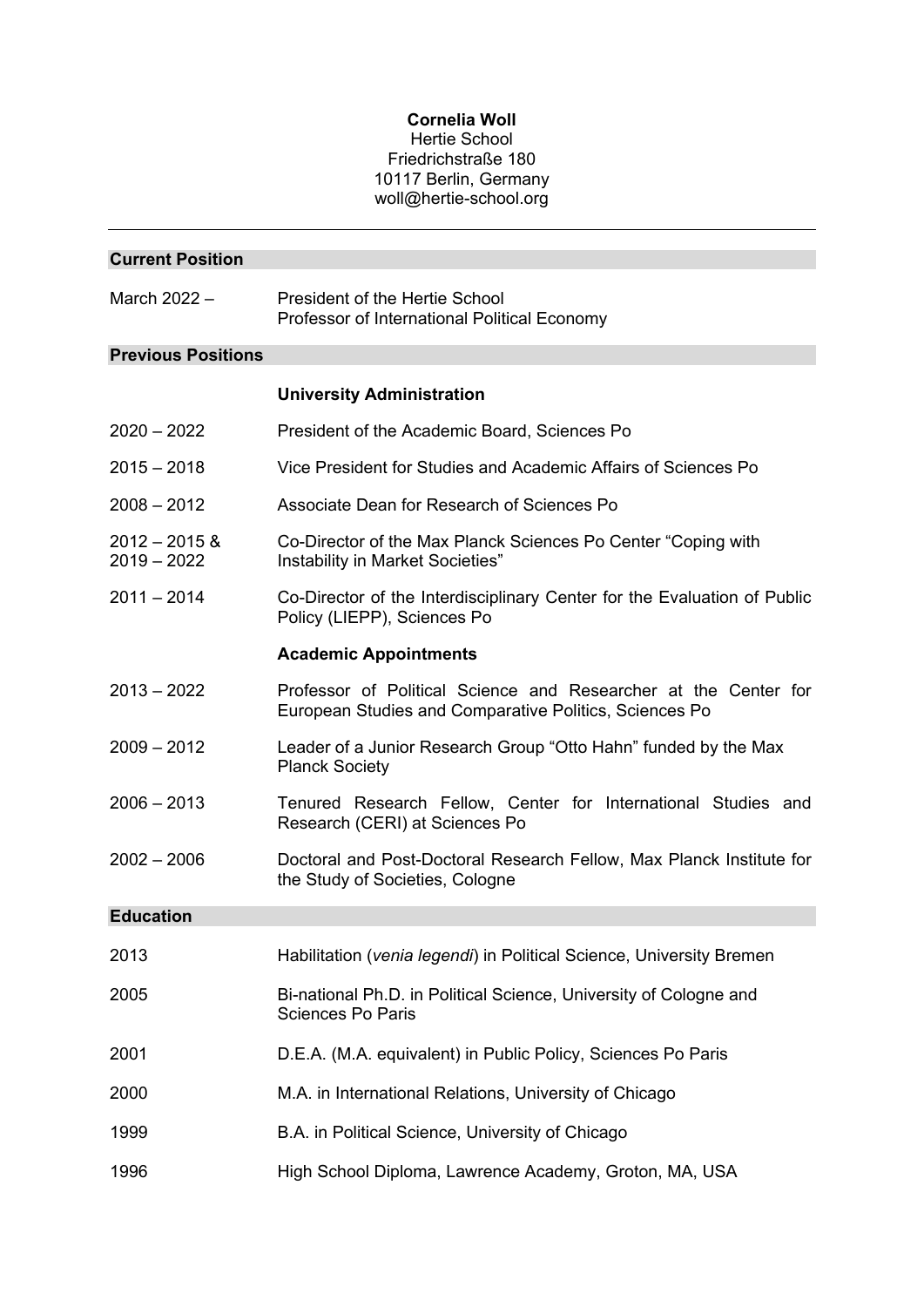# **Invitations and Research Experience**

| Jan - Feb 2020                        | Visiting Fellow, Center for Advanced Studies on the Foundation of Law<br>and Finance, Goethe University Frankfurt                                                                                                                                                         |
|---------------------------------------|---------------------------------------------------------------------------------------------------------------------------------------------------------------------------------------------------------------------------------------------------------------------------|
| $2018 - 2019$                         | Alfred Grosser Chair Visiting Professorship, Goethe University<br>Frankfurt                                                                                                                                                                                               |
| $2011 - 2012$                         | Visiting Scholar, Center for European Studies, Harvard University,<br>Cambridge, M.A.                                                                                                                                                                                     |
| March $-$ June 2003                   | Visiting fellow, American Institute for Contemporary German Studies,<br>Johns Hopkins University, and BMW Center for German and European<br>Studies, Georgetown University, Washington, D.C.                                                                              |
| May 2002                              | Visiting researcher, European University Institute, Florence                                                                                                                                                                                                              |
| $2001 - 2002$                         | Research assistant, Groupe d'analyse des politiques publiques, École<br>Normale Supérieure, Cachan                                                                                                                                                                        |
| <b>Other Professional Experience</b>  |                                                                                                                                                                                                                                                                           |
| Oct 2003                              | External consultant, World Bank, Paris                                                                                                                                                                                                                                    |
| June – Sept 1999                      | Internship, Schneider Electric, Paris                                                                                                                                                                                                                                     |
| June – Sept 1998                      | Internship, European Parliament, Brussels                                                                                                                                                                                                                                 |
|                                       |                                                                                                                                                                                                                                                                           |
| <b>Grants and External Funding</b>    |                                                                                                                                                                                                                                                                           |
| $2016 - 2022$                         | Fritz Thyssen Stiftung grant for the Alfred Grosser Chair visiting<br>professorship scheme (with Jakob Vogel): 100 000 € / year                                                                                                                                           |
| 2010                                  | Successful application for an Interdisciplinary Research Centre on the<br>Evaluation of Public Policies at Sciences Po Paris, in the French<br>government's excellence initiative in research and education (with<br>Etienne Wasmer): 10 million € over a ten-year period |
| $2009 - 2012$                         | Junior research group "Otto Hahn" funded by the Max Planck Society<br>at the Max Planck Institute for the Study of Societies and Sciences Po<br>Paris: funding for German W2 position + 168 000 € for three years                                                         |
| $2008 - 2009$                         | Franco-British Alliance grant awarded by the British Council and the<br>French Ministry of Foreign Affairs (with Ben Clift): 13 200 €                                                                                                                                     |
| 2007                                  | Research contract obtained through public tender from the French<br>Defense Ministry (with Jean-Marc Siroën): 33 000 €                                                                                                                                                    |
| <b>Selection of Awards and Prizes</b> |                                                                                                                                                                                                                                                                           |
| 2006                                  | Otto Hahn Medal and Otto Hahn Award of the Max Planck Society                                                                                                                                                                                                             |

2006 "Akademiestipendium" for post-doctoral research awarded to one candidate across disciplines by the Berlin-Brandenburg Academy of Sciences and Humanities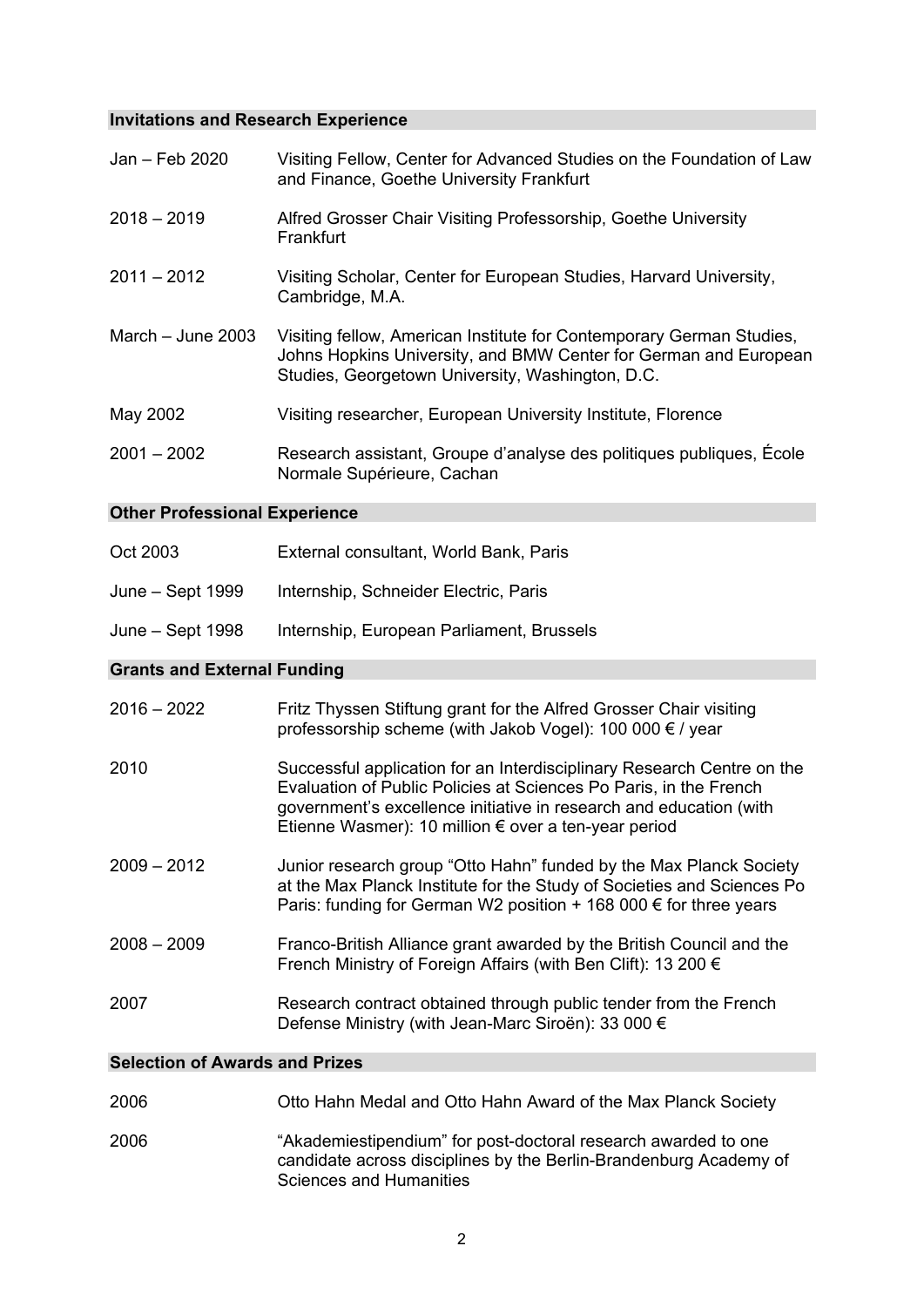| 2005 | Co-winner of the Seymour Martin Lipset Prize for the best comparative<br>dissertation of the Society for Comparative Research, Princeton |
|------|------------------------------------------------------------------------------------------------------------------------------------------|
| 1999 | Harold Goettler Prize for outstanding writing on political institutions,<br>University of Chicago                                        |

## **Teaching**

## I. Classes taught

## *Sciences Po*

| Introduction à la science politique:                                             | Undergraduate lecture,                                       | 12h                            | <b>Spring 2019,</b>     |
|----------------------------------------------------------------------------------|--------------------------------------------------------------|--------------------------------|-------------------------|
| Module Europe                                                                    | 1st year, mandatory                                          | 500 students                   | 2021                    |
| The Politics of the Global                                                       | Undergraduate lecture,                                       | 8h                             | <b>Fall 2007</b>        |
| Economy (with N. Jabko + M. Blyth)                                               | $2nd$ year                                                   | 52 students                    |                         |
| <b>Private Interests in Public Affairs</b>                                       | Master in International                                      | 24h                            | Spring 2021,            |
|                                                                                  | Affairs, seminar                                             | 16 students                    | 2019, 2013              |
| International Political Economy                                                  | Master common core,                                          | 24h                            | Spring                  |
|                                                                                  | graduate lecture                                             | 300 students                   | 2015-2019               |
| <b>Political Science and Public Policy</b>                                       | Master in Economics and                                      | 24h                            | Fall 2013,              |
|                                                                                  | Public Policy, core lecture                                  | 30 students                    | 2014                    |
| <b>Comparative Political Institutions (with</b>                                  | Master of Public Affairs,                                    | 12h                            | Fall 2012-2014          |
| Emiliano Grossman)                                                               | core lecture                                                 | 40 students                    |                         |
| Private Actors in International<br>Governance (with D. Lehmkuhl and<br>Ch. Frei) | <b>Graduate Seminar Joint</b><br>with St Gallen              | 12 <sub>h</sub><br>20 students | <b>Fall 2010</b>        |
| Governance in the European Union                                                 | Master in European<br>Affairs, joint seminar with<br>the LSE | 24h<br>25 students             | Fall 2007-2010          |
| <b>Interest Groups and Public Policy</b>                                         | Master in Public Affairs,                                    | 24h                            | Spring 2006-            |
|                                                                                  | seminar                                                      | 20 students                    | 2008                    |
| Les institutions du développement                                                | Master in Sustainable                                        | 12h                            | <b>Fall 2006</b>        |
| durable (with Olivier Charnoz)                                                   | Development                                                  | 23 students                    |                         |
| Le lobbying européen                                                             | Master in European<br>Affairs, lecture                       | 24h<br>40-90<br>students       | Spring 2005-<br>2008    |
| MaxPo Doctoral Seminar                                                           | PhD seminar                                                  | 18h<br>10 students             | 2012-2015,<br>2019-2021 |
| Publishing in English (with Bastien<br>Irondelle)                                | PhD workshop                                                 | 6h<br>12 students              | 2008-2011               |
| Goethe Universität Frankfurt                                                     |                                                              |                                |                         |
| Einführung in die soziale Konstruktion                                           | Blockseminar, MA-level                                       | 48h                            | Spring 2019,            |
| der Wirtschaft                                                                   |                                                              | 24 students                    | 2021                    |

## II. Supervision

- on average supervision for 2 master theses per year in comparative and international politics
- PhD: 2 ongoing, 5 completed, 9 external examinations, 7 jury memberships in France, the United Kingdom and Denmark
- Habilitation: 1 supervision, 1 jury membership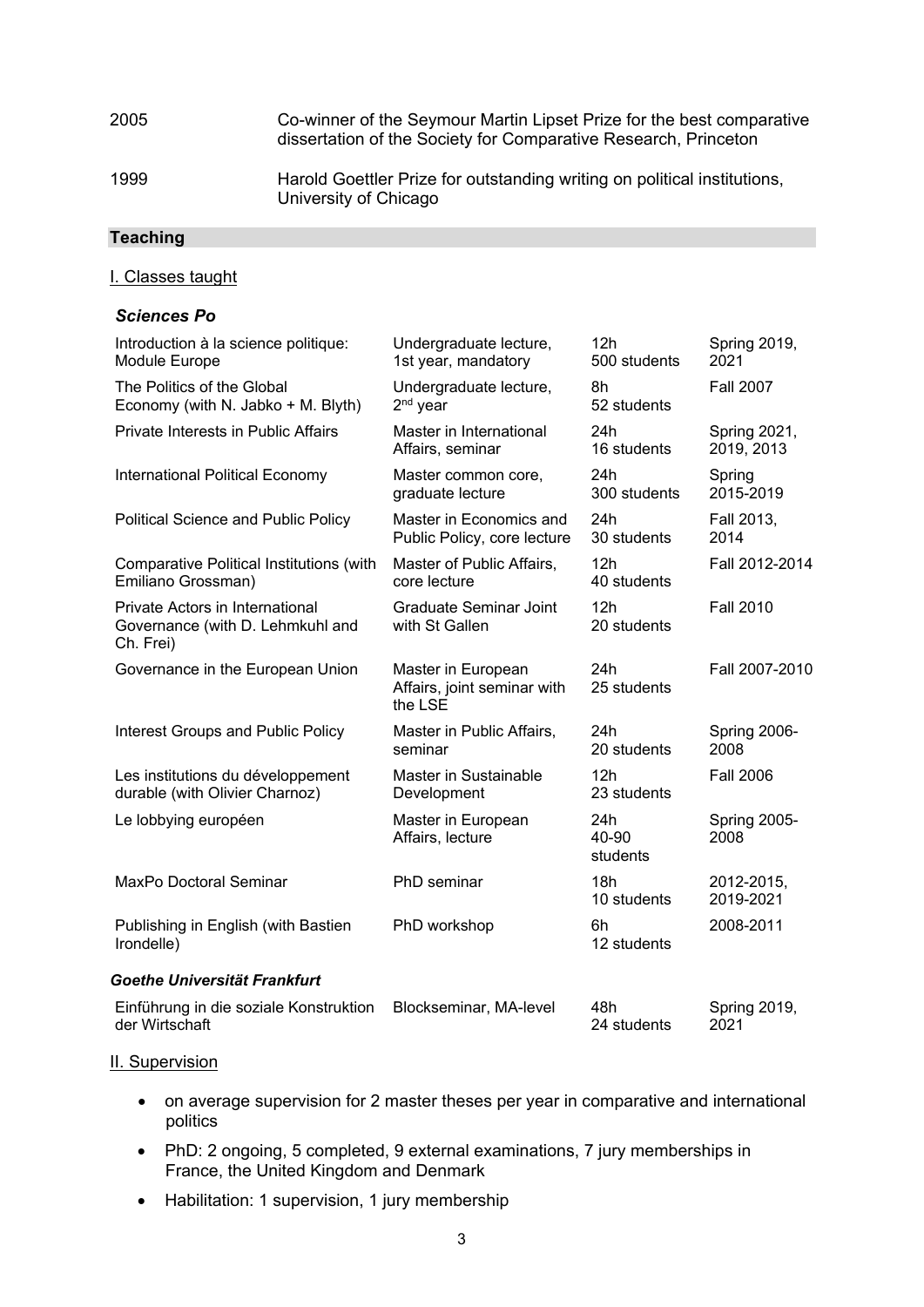## III. Program coordination

Academic co-supervisor of joint degree programs

- in European Affairs between Sciences Po and the London School of Economics, 2007-2011
- in International Affairs between Sciences Po and the University of St. Gallen, 2010-2011

#### **Academic Service**

#### I. Sciences Po

- President of Sciences Po's Academic Board (*Conseil scientifique*), 2020-2024
- President of the Disciplinary Section with regard to faculty and post-doctoral research fellows, 2020-2024
- Chair of the admission juries for international master students, since 2018
- Elected member of the board (*Conseil d'unité*) of the Center for European Studies and Comparative Politics, 2019-2024
- Member of the doctoral student committee of the Center for European Studies and Comparative Politics, since 2018

#### II. University service abroad

#### **National evaluation expertise**

- Excellence Strategy, Panel member for the University of Bonn and the University of Constance, Wissenschaftsrat, Germany, 2019.
- External Expert, Network Application of the LOEWE Center for Sustainable Finance in Europe, Frankfurt, Leibnitz Institut für Wirtschaftsforschung Halle, and Deutsches Institut für Wirtschaftsforschung Berlin, Wissenschaftsrat, Germany, 2018.

## **Advisory boards**

- Conseil scientifique, Institut national du service public (INSP), Strasbourg / Paris, since 2022.
- Research Advisory Council, Leibniz-Institute for Financial Research SAFE, Frankfurt/Main, since 2020-24.
- Ethics Committee, Hertie School of Governance Berlin, 2020-2022.
- Scientific Advisory Board, Jacques Delors Center, Hertie School of Governance Berlin, since 2019.
- Scientific Advisory Board, Department für Europapolitik und Demokratieforschung, Donau-Universität Krems, since 2019.
- External Expert, European Institute, London School of Economics, since 2015; Department for International Relations, London School of Economics, since 2017.
- Advisory Board member of the Centre for International Business and Public Policy, School of Management and Business, Aberystwyth University, 2010-14.

## **Evaluator for hiring and career advancement**

- Ludwig-Maximilians-University, Munich, January 2021.
- Johns Hopkins University, Baltimore, August 2019.
- European University Institute, Florence, November 2018
- Université catholique de Lille, ESPOL, June 2014
- Universität Salzburg, fall 2012.
- Copenhagen Business School, Department of Business and Politics, spring 2012.